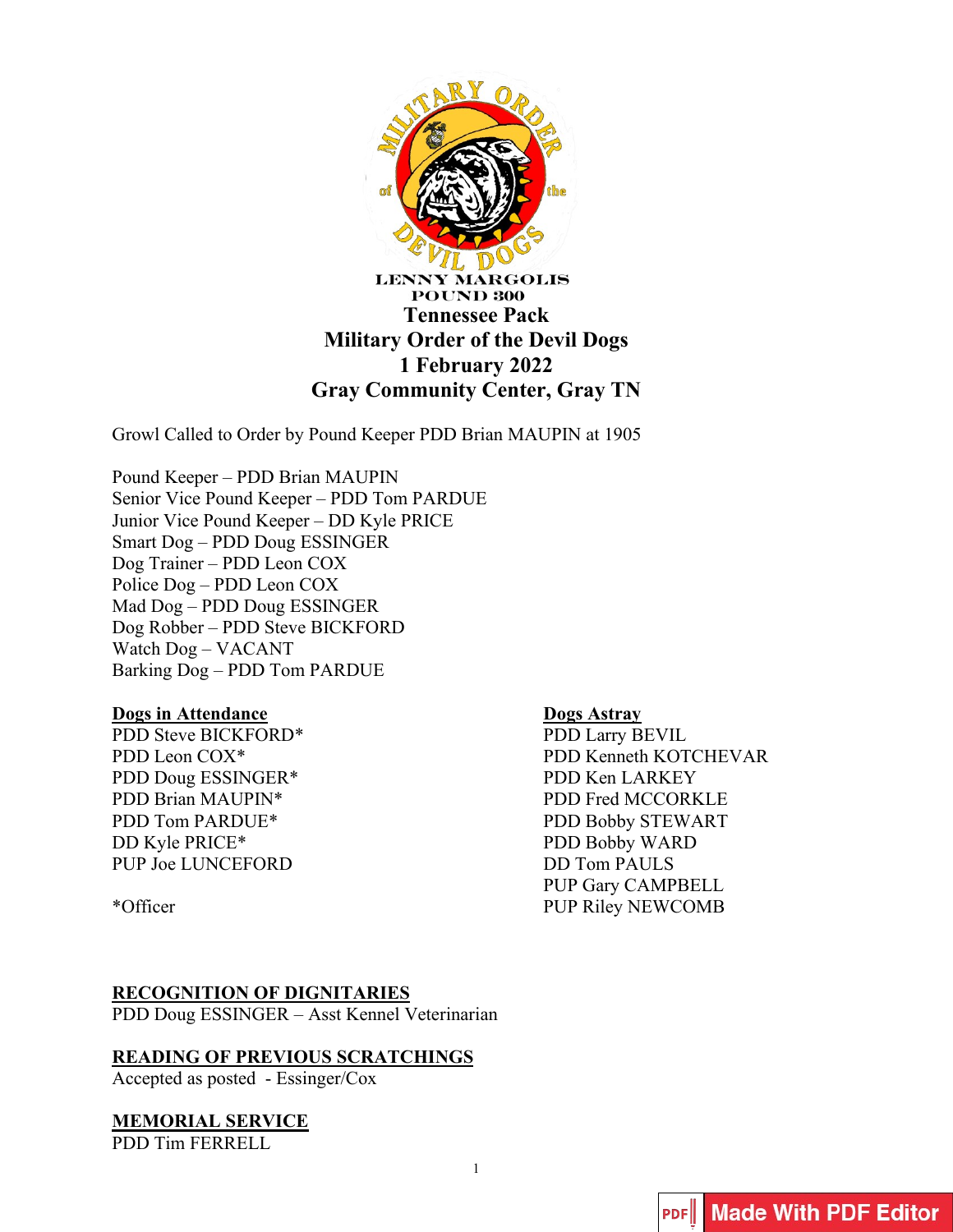## PDD Mike VOGT

## **SICK OR IN DISTRESS**

Don Elseroad, Tom and Joyce Pardue, Brian and Alaina Maupin

| <b>REPORTS</b>           |         |
|--------------------------|---------|
| Dog Robber               |         |
| <b>Committed</b>         |         |
| Scholarship Fund 2022    | 300.00  |
| Scholarship Fund 2023    | 300.00  |
| Scholarship Fund 2024    | 300.00  |
| Scholarship Fund 2025    | 213.68  |
| Kennel Dues              | 10.00   |
| Pack Dues                | 4.00    |
| <b>Passport Fees</b>     | 0.00    |
| <b>Total Committed</b>   | 1027.68 |
| <b>Uncommitted</b>       |         |
| <b>ECU</b> Savings       | 20.86   |
| General Fund             | $-3.04$ |
| <b>Total Uncommitted</b> | 17.82   |
| l`otal In Bank           |         |
|                          |         |

## **February 1, 2022 Growl**

| \$14.75 |
|---------|
| \$8.00  |
| \$85.00 |
| \$19.00 |
| \$20.00 |
| \$40.00 |
|         |

PDD BICKFORD submitted TN Annual Report and updated Registered Agent on 1-24-2022. Distributed names and contacts of Dogs Astray from 11/2/2021

#### **Other Officers**

Pound Keeper – 24-27 Mar Southeast Convention, Baton Rouge - 11-20 Aug National Convention, Daytona Beach FL Motion to purchase \$50 half page ad in Tennessee State convention book and no other. Bickford/Pardue PASSED Dog Trainer – Notice of Death submitted for PDD Tim FERRELL and PDD Mike VOGT.

## **COMMITTEE REPORTS**

None

## **OLD BUSINESS**

Scholarship fund is fully funded through 2024 and partially funded for 2025. Donations accepted at the end of the Growl

## **INITIATION AND OBLIGATION OF CANDIDATES**

PUP Joe LUNCEFORD